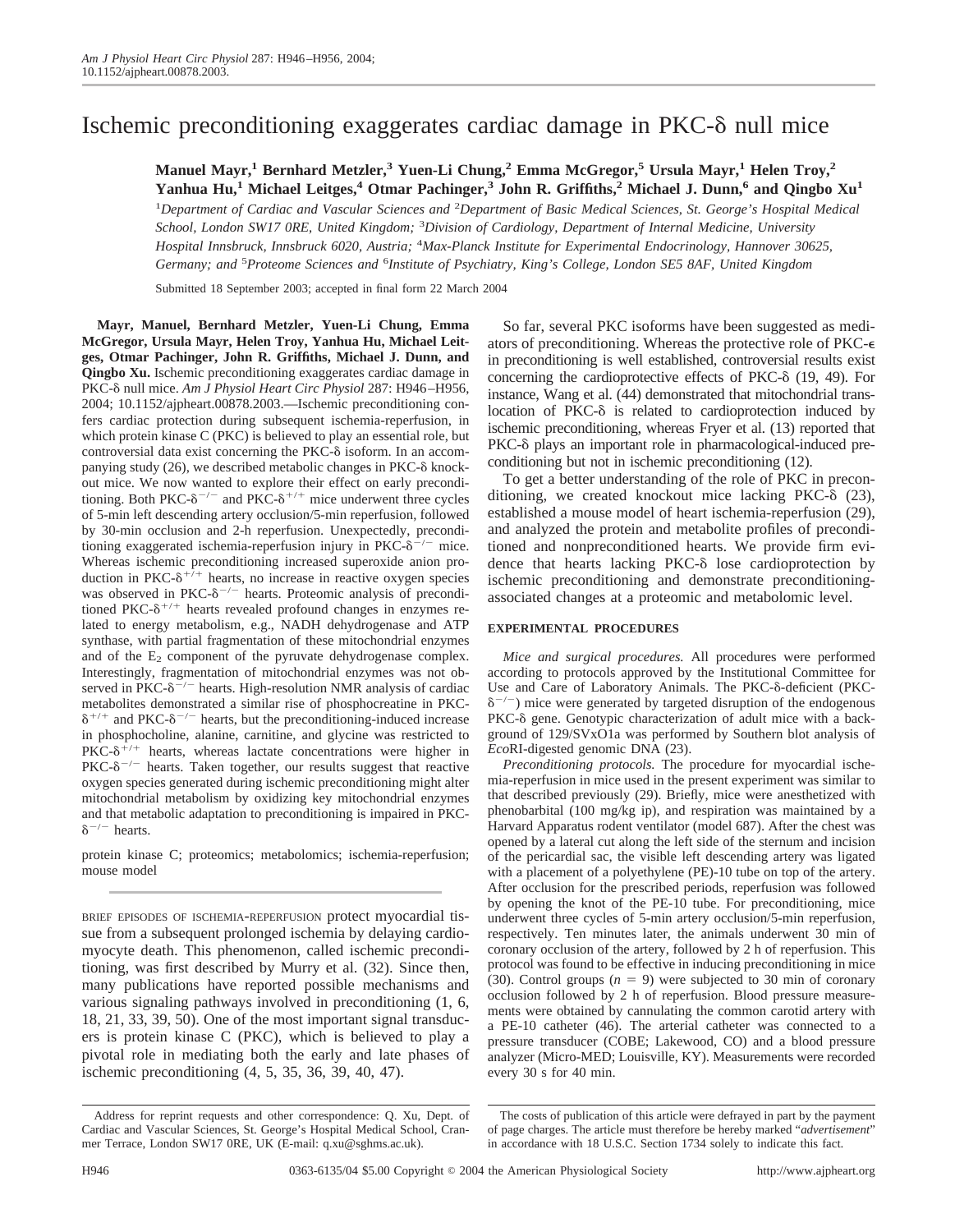

Fig. 1. Elevated plasma troponin T, creatine kinase-MB (CK-MB), and lactate dehydrogenase isoenzyme 1 (LDH-1) concentrations. Troponin T, CK-MB, and LDH-1 enzymes were measured using commercial kits according to the manufacturer's instruction. \*Significant difference from wild-type mice without preconditioning,  $P < 0.05$ ; \*\*significant difference from all other groups,  $P < 0.01$ .

*Determination of troponin T, creatine kinase-MB, and lactate dehydrogenase isoenzyme 1.* Heparinized blood was collected, and troponin T (TnT) was measured as an index of cardiac cellular damage using the quantitative rapid assay kit (Roche). Creatine kinase isoenzyme MB (CK-MB) and lactate dehydrogenase isoenzyme 1 (LDH-1) were electrophoretically analysed using commercially available kits (Paragon; Fullerton, CA).

*Measurement of myocardial infarct size.* After reperfusion, the heart was harvested, fixed in 4% paraformaldehyde, and embedded in paraffin (51). Sections were stained with hematoxylin and eosin for histological evaluation of tissue damage. The infarct area was measured as described previously (29). Additionally, the heart was cut into three slices proceeding transversely from the base to apex. The slices were incubated with triphenyltetrazolium chloride (10 mg/ml) in 0.2 mol/l phosphate buffer solution for 30 min. Noninfarcted myocardium, which contains LDH, stained brick red by reacting with triphenyltetrazolium chloride, whereas the necrotic (infarcted) tissue remained unstained. The infarcted area (uncolored), area at risk (uncolored and brick red), and nonoccluded areas (blue) were measured. The ratio of the infarct size to area at risk was calculated.

*Measurement of*  $O_2^-$ .  $O_2^-$  was quantified spectrophotometrically by monitoring of the superoxide dismutase-inhibitable cytochrome *c* reduction according to Zhou et al. (50). Briefly, after being preconditioned, hearts were harvested and protein extracts were prepared as

# PKC-8 IN PRECONDITIONING H947

described previously  $(24)$ . Fifty microliters of 40  $\mu$ mol/l cytochrome

 $c$  and 500  $\mu$ l of sample were mixed immediately and incubated for 10 min at room temperature, and the absorbance measured at 550 nm. Reduced cytochrome *c* was calculated, and the results were expressed as nanomoles per milligram of protein.

*Proteomic analysis of heart tissue.* Heart tissues for proteomic and metabolomic analysis were rinsed thoroughly with cold PBS to remove any blood components within the heart chambers, and whole hearts were frozen immediately in liquid nitrogen to avoid protein or metabolite degradation. The procedure used for two-dimensional (2-D) electrophoresis has been described previously (10, 26, 27). Protein extracts were loaded on nonlinear immobilized pH gradient



Fig. 2. Myocardial damage. Hearts were harvested after the left descending artery was occluded for 30 min and reperfused for 2 h with or without preconditioning. *A*: infarct size; *B*: infarct size normalized to the region at risk. \*Significant difference from wild-type mice without preconditioning, *P* 0.05; \*\*significant difference from all other groups,  $P < 0.05$ . *C*: superoxide dismutase-inhibitable cytochrome  $c$  reduction ( $n = 4$  mice/group). \*Significant difference from all other groups,  $P < 0.05$ .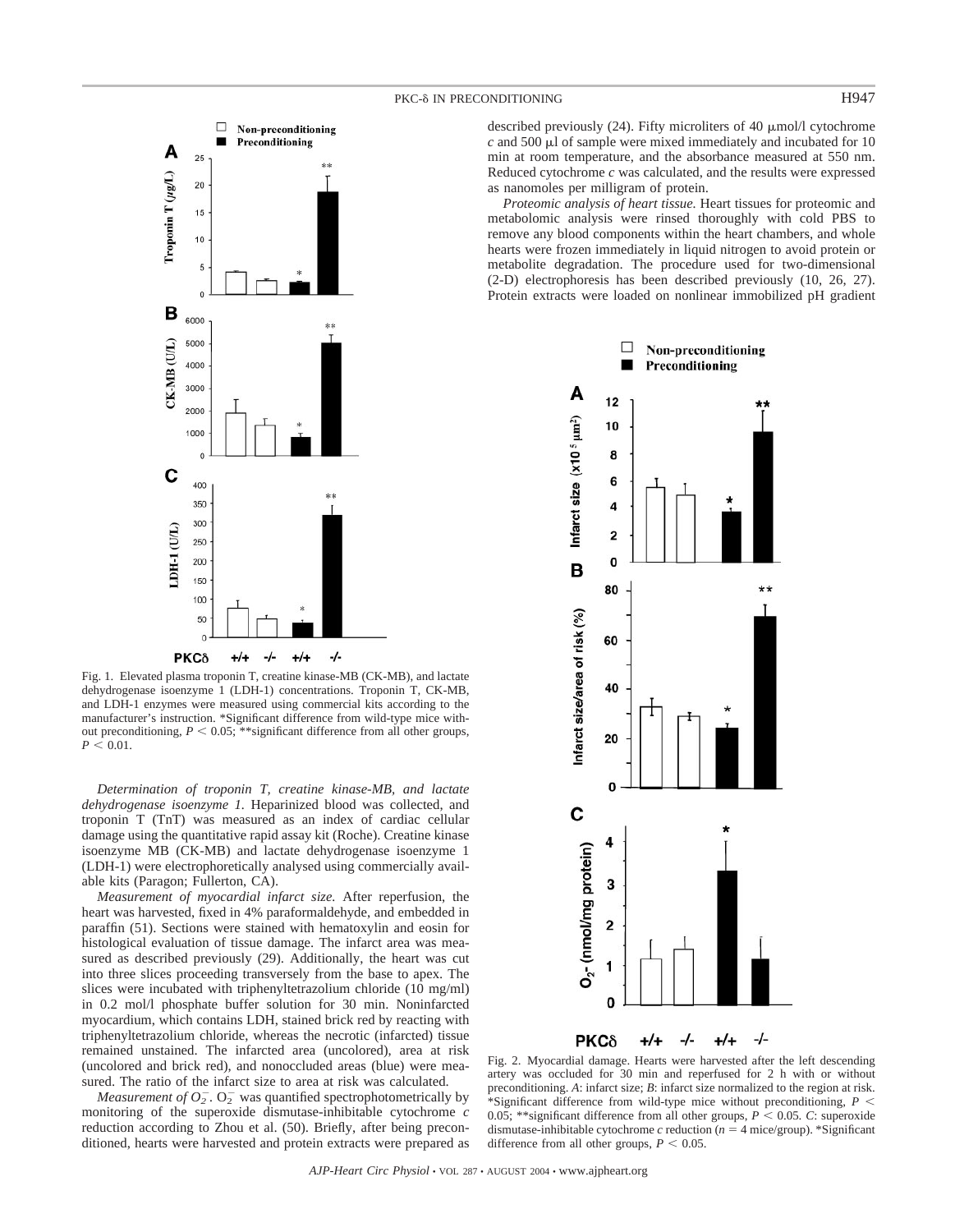# H948 PKC-8 IN PRECONDITIONING

(IPG) 18-cm strips (3–10, Amersham Pharmacia Biotech) using an in-gel rehydration method. Strips were focused at 0.05 mA/IPG strip for 60 kV $\cdot$ h at 20°C. SDS-PAGE was carried out overnight at 20 mA/gel at 8°C. 2-D electrophoresis protein profiles were visualized by silver staining. Spot patterns were analyzed using Progenesis (Nonlinear Dynamics), Proteomweaver (Definiens), and PDQuest software (Bio-Rad). Quantitative estimates for individual spots were obtained after each gel was normalized according to the total number of spots using a scaling factor of parts per million. Spots showing a statistical difference in intensity were excised for identification.

*Matrix-assisted laser desorption/ionization mass spectrometry.* Gel pieces containing selected protein spots were treated overnight with modified trypsin (Promega) according to a published protocol (37) and as described previously (26). Matrix-assisted laser desorption/ ionization mass spectrometry was performed using an Axima CFR spectrometer (Kratos; Manchester, UK). The resulting peptide masses



Fig. 3. Two-dimensional (2-D) electrophoresis map of heart proteins before and after preconditioning. Protein extracts were separated on a pH 3–10 nonlinear IPG strip, followed by a 12% SDS-polyacrylamide gel. Spots were detected by silver staining. A direct overlay of PKC $\delta^{+/-}$  hearts with and without preconditioning is shown. Each average gel was created from 4 single gels (total  $n = 8$ ). Differentially expressed spots are highlighted in color (blue and orange for PKC- $\delta^{+/+}$  hearts with and without preconditioning, respectively). Proteins identified by MALDI-MS are marked with numbers and listed in Table 1.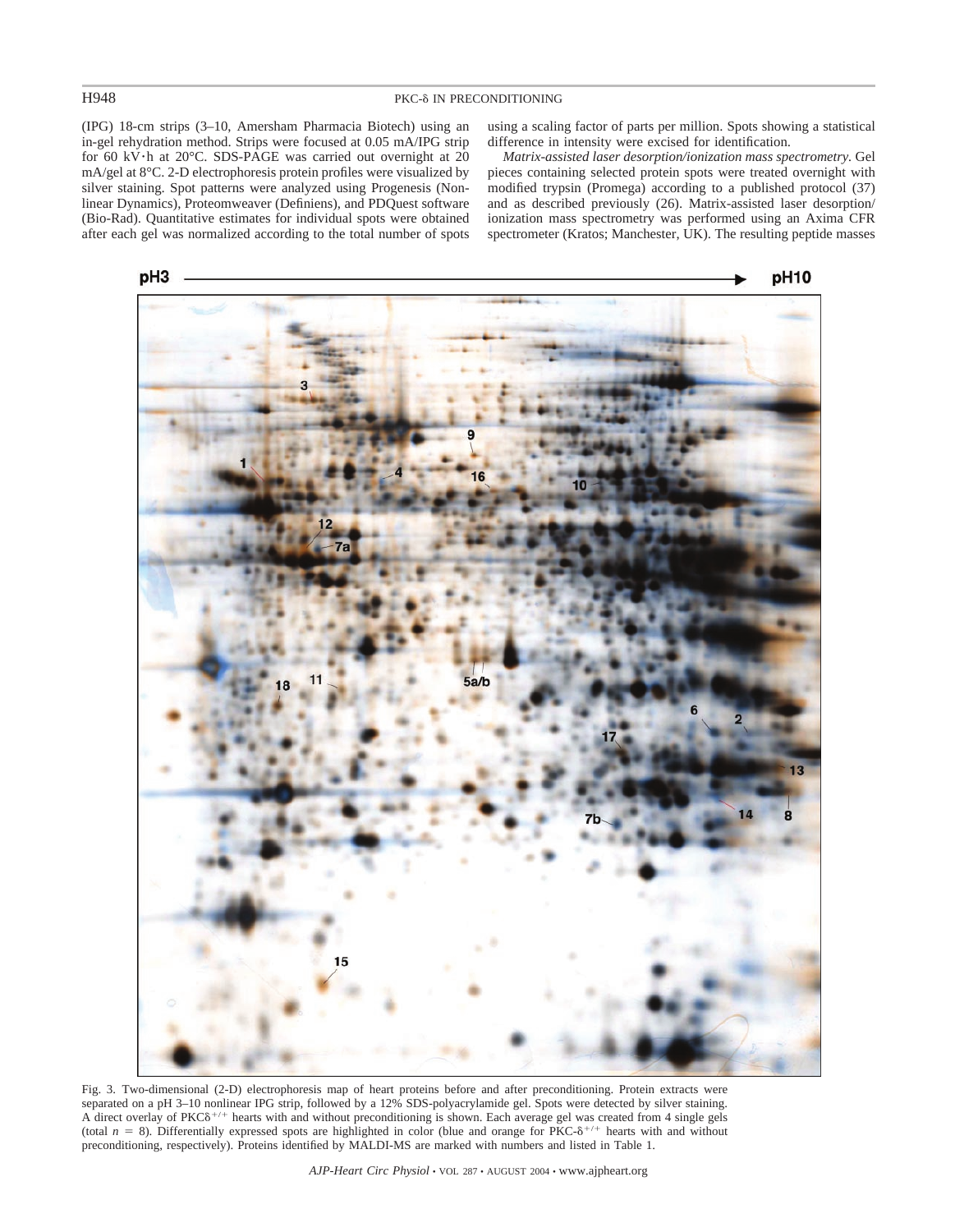# PKC-8 IN PRECONDITIONING H949

were searched against databases using the MASCOT program (34). One missed cleavage per peptide was allowed, and carbamidomethylation of cysteine as well as partial oxidation of methionine were assumed.

*Proton NMR spectroscopy.* Snap-frozen hearts were extracted in 6% perchloric acid (2). Neutralized extracts were freeze dried and reconstituted in  $D_2O$ . Extracts (0.5 ml) were placed in 5-mm NMR tubes. <sup>1</sup> H NMR spectra were obtained using a Bruker 500-MHz spectrometer. The water resonance was suppressed by using gated irradiation centered on the water frequency. Sodium 3-trimethylsilyl-2,2,3,3-tetradeuteropropionate was added to the samples for chemical shift calibration and quantification. Immediately before the NMR analysis, the pH was readjusted to 7 with PCA or KOH.

*Statistical analysis.* Statistical analysis was performed using ANOVA and Student's *t*-test, respectively. Results are given as means  $\pm$  SD. A *P* value of <0.05 was considered significant.

#### **RESULTS**

*Myocardial damage.* Ischemia-reperfusion injury was performed by 30 min of occlusion of the left descending coronary

artery, followed by 2 h of reperfusion. This procedure caused a myocardial infarct in wild-type and PKC- $\delta^{-/-}$  mice. Infarct size as well as serum markers were measured for the accurate assessment of cardiac damage (28, 29). As expected, preconditioning with three cycles of 5-min artery occlusion/5-min reperfusion before the prolonged ischemia significantly reduced serum levels of all three cardiac damage markers in wild-type mice  $(P < 0.05)$  but unexpectedly caused a fivefold enhanced release in PKC- $\delta^{-/-}$  mice (TnT, 2.5  $\pm$  0.3 vs.18.8  $\pm$ 2.9; CK-MB,  $1,376 \pm 286$  vs.  $5,021 \pm 355$ ; LDH-1 48.5  $\pm$  8.2 vs. 319  $\pm$  25,  $P < 0.001$ ; Fig. 1). No differences in blood pressure were observed between wild-type and PKC- $\delta^{-/-}$ mice during the preconditioning procedure (mean arterial pressure: 95  $\pm$  13 and 92  $\pm$  9 mmHg for PKC- $\delta^{+/+}$  and PKC- $\delta^{-/-}$ mice, respectively,  $n = 3$ ).

Histological examinations of cardiac tissues confirmed that the infarction area was significantly larger in PKC- $\delta^{-/-}$  mice treated with preconditioning compared with all other groups

Table 1. *Differences in protein profiles between PKC-* $\delta^{+/+}$  *hearts with and without preconditioning* 

| Spot<br>Number | Protein Identity                                                                                  | Δ                     | $P$ Value      | <b>NCBI</b> Entry<br>Number | Function                                              | Theoretical<br>pI/Molecular<br>Mass, Da<br>$(\times 10^3)$ | Observed<br>pI/Molecular<br>Mass, Da<br>$(\times 10^3)$ | Sequence<br>Coverage/<br><b>Mascot Score</b> |
|----------------|---------------------------------------------------------------------------------------------------|-----------------------|----------------|-----------------------------|-------------------------------------------------------|------------------------------------------------------------|---------------------------------------------------------|----------------------------------------------|
|                |                                                                                                   |                       |                | Respiratory chain/TCA cycle |                                                       |                                                            |                                                         |                                              |
| 1              | ATP synthase, $H^+$ -transporting<br>mitochondrial $F_1$ complex,<br>$\beta$ -subunit             | $-4.3$                | 0.006          |                             | 12832739 ATP generation, respiratory<br>chain         | 5.4/56.9                                                   | 5.0/57.4                                                | 37%/200                                      |
| 2              | ATP synthase, $H^+$ -transporting<br>mitochondrial $F_1$ complex,<br>$\alpha$ -subunit (fragment) | $+2.9$                | 0.018          | 6680748                     | ATP generation, respiratory<br>chain                  | 9.2/59.7                                                   | 9.1/27.0                                                | 26%/172                                      |
| 3              | NADH dehydrogenase (ubiquinone)<br>Fe-S protein 1                                                 | $-2.1$                | 0.013          | 21704020                    | Respiratory chain                                     | 5.5/79.7                                                   | 5.3/75.2                                                | 31%/205                                      |
| $\overline{4}$ | NADH dehydrogenase (ubiquinone)<br>Fe-S protein 1 (fragment)                                      | Greater than<br>$+10$ | 0.013          | 21704020                    | Respiratory chain                                     |                                                            |                                                         | 12%/68                                       |
| 5a             | Malate dehydrogenase, soluble                                                                     | $-3.9$                | 0.008          | 6678918                     | TCA cycle                                             | 6.2/36.4                                                   | 5.9/34.8                                                | 14%/63                                       |
| 5b             | Malate dehydrogenase, soluble                                                                     | $-2.9$                | 0.033          | 6678918                     | TCA cycle                                             | 6.2/36.4                                                   | 5.8/34.8                                                | 17%/65                                       |
|                |                                                                                                   |                       |                | Glucose metabolism          |                                                       |                                                            |                                                         |                                              |
| 6              | Glyceraldehyde-3-phosphate<br>dehydrogenase                                                       | $+1.9$                | 0.001          |                             | 20832385 Glycolysis                                   | 8.3/24.6                                                   | 8.3/26.5                                                | 22%/64                                       |
| 7a             | Dihydrolipoamide S-<br>acetyltransferase (fragment a)                                             | $+2.0$                | 0.039          | 31542559                    | $E_2$ component of pyruvate<br>dehydrogenase          | 8.8/67.9                                                   | 5.3/43.3                                                | 15%/97                                       |
| 7b             | Dihydrolipoamide S-<br>acetyltransferase (fragment b)                                             | $+2.3$                | 0.008          |                             | 31542559 $E_2$ component of pyruvate<br>dehydrogenase | 8.8/67.9                                                   | 6.6/22.9                                                | 13%/72                                       |
|                |                                                                                                   |                       |                | Lipid metabolism            |                                                       |                                                            |                                                         |                                              |
| 8              | 3-Hydroxyacyl-CoA dehydrogenase<br>type II                                                        | $-8.6$                | 0.001          | 7949047                     | Short chain/hydroxy-steroid<br>dehydrogenase          | 8.8/27.4                                                   | 9.5/24.6                                                | 36%/96                                       |
|                |                                                                                                   |                       |                | Cytoskeleton                |                                                       |                                                            |                                                         |                                              |
| 9<br>10        | t-Complex protein 1<br>mDi11                                                                      | $-2.7$<br>$+2.6$      | 0.004<br>0.038 | 228954<br>6567178           | Actin/tubulin folding<br>DNAJ (Hsp40) homolog         | 5.8/60.5<br>6.1/56.4                                       | 5.9/60.9<br>6.4/54.4                                    | 11%/65<br>22%/76                             |
| 11             | F-actin capping protein, $\beta_1$ -subunit                                                       | $-2.8$                | 0.036          | 1345668                     | Cytoskeletal regulation                               | 5.5/31.3                                                   | 5.4/33.2                                                | 32%/111                                      |
| 12<br>13       | $\alpha$ -Actin, cardiac (mouse)<br>Similar to surfeit 3 protein                                  | $-4.4$                | 0.019          | 627834<br>20825556          | Cytoskeleton<br>Cytokeletal regulation                | 5.2/41.8<br>10.0/31.6                                      | 5.2/44.7<br>9.5/25.4                                    | 27%/96<br>17%/65                             |
| 14             | Riken cDNA D930010J01                                                                             | $+3.1$                | 0.038          | 19527384                    | Surfeit protein                                       | 8.3/27.1                                                   | 8.4/24.2                                                | 23%/72                                       |
|                |                                                                                                   |                       |                |                             |                                                       |                                                            |                                                         |                                              |
|                |                                                                                                   |                       |                | <b>Others</b>               |                                                       |                                                            |                                                         |                                              |
| 15             | Atrial natriuretic factor precursor                                                               | $-6.5$                | 0.002          | 113865                      | Vasodilatative peptide                                | 6.7/16.6                                                   | 5.3/15.9                                                | 28%/80                                       |
| 16             | Selenium-binding protein 1                                                                        | $-3.4$                | 0.021          | 134259                      | Intracellular selenium transport                      | 6.0/52.3                                                   | 5.9/52.8                                                | 16%/77                                       |
| 17             | Unknown (protein for MGC:62540)                                                                   | $-1.5$                | 0.095          | 33243954                    | Splice isoform of carbonic<br>anhydrase 2             | 6.5/29.0                                                   | 6.7/26.3                                                | 33%/120                                      |
| 18             | Riken cDNA 2310005O14                                                                             | $-2.2$                | 0.004          | 20885971                    | Unknown function                                      | 5.6/35.1                                                   | 5.0/32.4                                                | 30%/120                                      |

 $\Delta$ , fold increased/decreased expression in preconditioned PKC- $\delta^{+/+}$  hearts compared with nonpreconditioned PKC- $\delta^{+/+}$  hearts. pI, isoelectric point; TCA, tricarboxylic acid.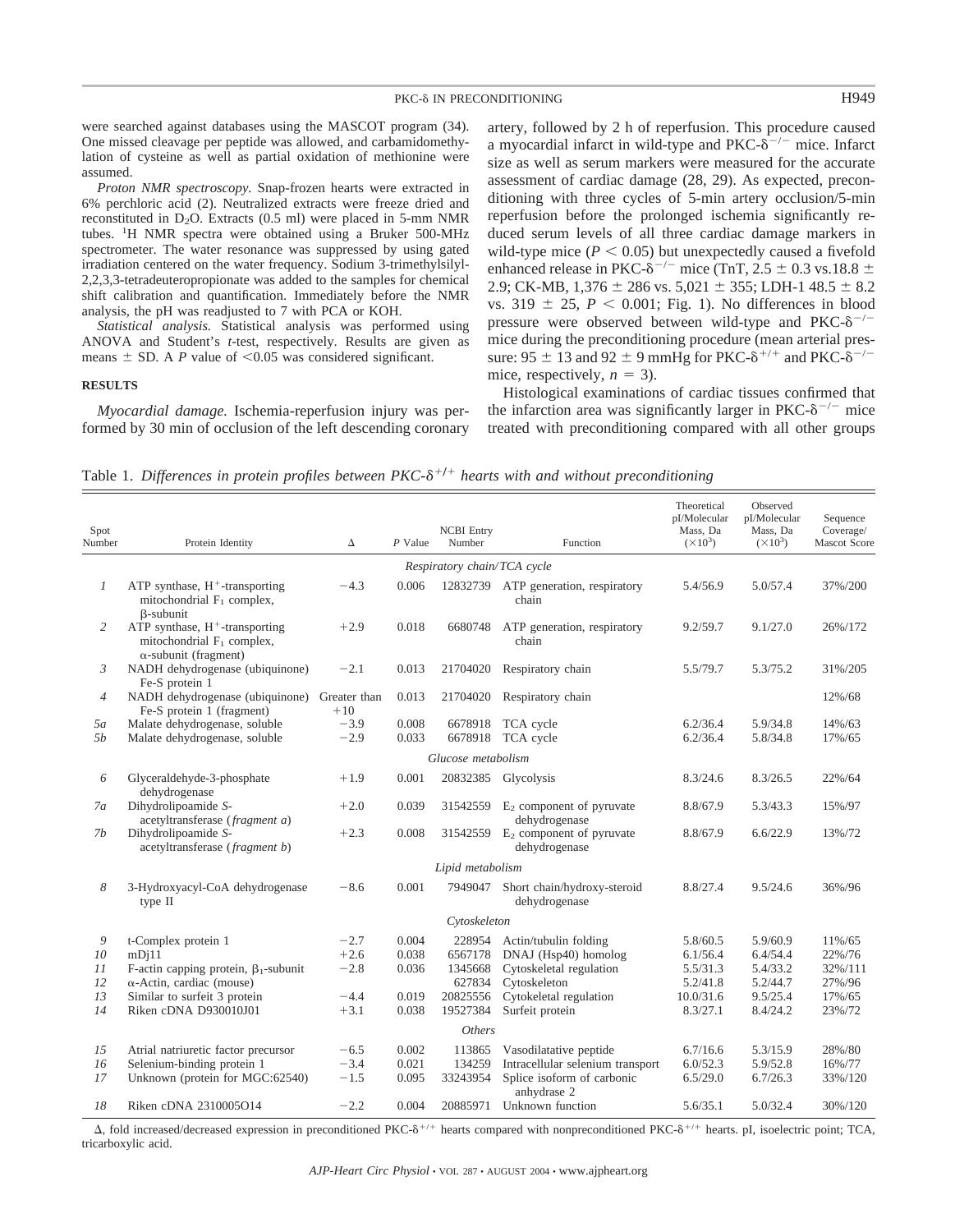$(9.6 \times 10^5 \pm 1.6 \text{ }\mu\text{m}^2 \text{ vs. } 3.7 \times 10^5 \pm 0.3 \text{ }\mu\text{m}^2, P < 0.05; \text{Fig.}$ 2A). While the ratio of the infarct size (in  $\mu$ m<sup>2</sup>) to area of risk was similar in nonpreconditioned PKC- $\delta^{+/+}$  and PKC- $\delta^{-/-}$  mice  $(33.2 \pm 3.4\% \text{ vs. } 29.3 \pm 1.6\%)$ , preconditioning significantly reduced this ratio in wild-type hearts but increased it in  $PKC-\delta^{-/-}$ mice  $(24.2 \pm 2.1\% \text{ vs. } 69.7 \pm 5.1\%; \text{ Fig. 2B})$ . These data demonstrate that ischemic preconditioning was not cardioprotective but had the opposite effect in PKC- $\delta^{-/-}$  hearts.

Reactive oxygen species are known to be crucial triggers of cardioprotection after ischemic preconditioning (31, 41, 42, 50). To investigate whether PKC- $\delta$  deficiency alters reactive oxygen species production after preconditioning, we determined  $O_2$ <sup>-</sup> concentrations using protein extracts from cardiac tissues. The data presented in Fig. 2*C* demonstrate that preconditioning treatment increases  $\overline{O}_2^-$  production in PKC- $\delta^{+/+}$ but not PKC- $\delta^{-/-}$  hearts, indicating the importance of PKC- $\delta$ for the preconditioning-induced increase in oxidative stress.

*Proteomic changes in preconditioned PKC-* $\delta^{+/+}$  *hearts.* Whole hearts were directly harvested after preconditioning for proteomic analysis by 2-D electrophoresis. Average gels of preconditioned and nonpreconditioned  $PKC-<sup>+</sup>$  hearts were created from 4 gels/group. A direct overlay is presented in Fig. 3. With the use of a broad-range pH gradient (pH 3–10 nonlinear), 2-D electrophoresis gels compromised  $\sim$  1.400 protein features. Differentially expressed spots were highlighted in color (orange and blue indicate an increase in nonpreconditioned and preconditioned PKC- $\delta^{+/+}$  hearts, respectively). Numbered spots were excised and subject to in-gel tryptic digestion. Protein identifications as obtained by MALDI-MS are listed in Table 1.

Protein changes were observed for enzymes involved in aerobic metabolism and cytoskeletal proteins (Table 1). For instance, isoforms of NADH dehydrogenase and ATP synthase decreased in intensity in preconditioned hearts, whereas proteolytic fragments of these mitochondria-located enzymes became detectable by MALDI-MS. These findings are consistent with a recent study by Da Silva et al. (8) demonstrating an impaired respiratory chain reaction in isolated mitochondria from preconditioned hearts with preferential inhibition of mitochondrial complex I. Notably, two complimentary fragments of dihydrolipoamide *S*-acetyltransferase were observed after

# Match to: gil 31542559 dihydrolipoamide S-acetyltransferase (E2 component of pyruvate dehydrogenase complex) [Mus musculus] Nominal mass (Mr): 68473; Calculated pI value: 8.81

#### Sequence coverage for Spot 7a:

|     | MWRVCARRAR        |                                                |            | SAVPRDGFRA RWAALKEGPG APCGSPRIGP AAVRCGSGIP |            |
|-----|-------------------|------------------------------------------------|------------|---------------------------------------------|------------|
| 51. | RYGVRSLCGW        |                                                |            | SSGSGTVPRN RLLROLLGSP SRRSYSLPPH            | OKVPLPSLSP |
| 101 | TMOAGTIARW        | EKKEGEKISE                                     | GDLIAEVETD | KATVGFESLE                                  | ECYMAKILVP |
| 151 |                   | EGTRDVPVGS IICITVEKPO DIEAFKNYTL               |            | DLAAAAAPOA APAAAPATAA                       |            |
|     | 201 APAAPSASAP    | GSSYPTHMOI                                     |            | VLPALSPTMT MGTVORWEKK VGEKLSEGDL            |            |
| 251 | LAEIETDKAT        |                                                |            | IGFEVOEEGY LAKILVPEGT RDVPLGAPLC IIVEKOEDIA |            |
| 301 | AFADYRPTEV        | TSLKPOAAPP                                     |            | APPPVAAVPP TPOPVAPTPS AAPAGPKGRV            |            |
| 351 |                   | FVSPLAKKLA AEKGIDLTOV                          |            | KGTGPEGRII KKDIDSFVPS KAAPAAAAAM            |            |
| 401 | <b>APPGPRVAPA</b> | PAGVFTDIPI                                     |            | SNIRRVIAOR LMOSKOTIPH YYLSVDVNMG            |            |
| 451 | EVLLVRKELN        |                                                |            | KMLEGKGKIS VNDFIIKASA LACLKVPEAN            | SSWMDTVIRO |
| 501 | NHVVDVSVAV        | STPAGLITPI                                     |            | VFNAHIKGLE TIASDVVSLA                       | SKAREGKLOP |
| 551 | HEFOGGTFTI        |                                                |            | SNLGMFGIKN FSAIINPPOA CILAIGASED KLIPADNEKG |            |
| 601 |                   | FDVASVMSVT LSCDHRVVDG AVGAOWLAEF KKYLEKPITM LL |            |                                             |            |

Fig. 4. Fragmentation of mitochondrial enzymes after ischemic preconditioning.

AA 91-430: Nominal mass (Mr): 35.3; observed: 43.0 Calculated pI  $Da(x10^3)$ : 5.17; observed: 5.3 pfam:BIOTIN\_LIPOYL pos. 91-165 and 218-292

#### Sequence coverage for Spot 7b:

|     | 601 FDVASVMSVT LSCDHRVVDG AVGAQWLAEF KKYLEKPITM LL         |                                                        |  |  |
|-----|------------------------------------------------------------|--------------------------------------------------------|--|--|
|     | 551 HEFQGGTFTI SNLGMFGIKN FSAIINPPOA CILAIGASED KLIPADNEKG |                                                        |  |  |
|     | 501 NHVVDVSVAV STPAGLITPI VFNAHIKGLE TIASDVVSLA SKAREGKLOP |                                                        |  |  |
|     | 451 EVLLVRKELN KMLEGKGKIS VNDFIIKASA LACLKVPEAN SSWMDTVIRO |                                                        |  |  |
|     | 401 APPGPRVAPA PAGVFTDIPI SNIRRVIAOR LMOSKOTIPH YYLSVDVNMG |                                                        |  |  |
|     | 351 FVSPLAKKLA AEKGIDLTOV KGTGPEGRII KKDIDSFVPS KAAPAAAAAM |                                                        |  |  |
|     | 301 AFADYRPTEV TSLKPOAAPP APPPVAAVPP TPOPVAPTPS AAPAGPKGRV |                                                        |  |  |
|     | 251 LAEIETDKAT IGFEVOEEGY LAKILVPEGT RDVPLGAPLC IIVEKOEDIA |                                                        |  |  |
|     | 201 APAAPSASAP GSSYPTHMQI VLPALSPTMT MGTVQRWEKK VGEKLSEGDL |                                                        |  |  |
|     | 151 EGTRDVPVGS IICITVEKPO DIEAFKNYTL DLAAAAAPOA APAAAPATAA |                                                        |  |  |
| 101 |                                                            | TMOAGTIARW EKKEGEKISE GDLIAEVETD KATVGFESLE ECYMAKILVP |  |  |
|     | 51 RYGVRSLCGW SSGSGTVPRN RLLRQLLGSP SRRSYSLPPH OKVPLPSLSP  |                                                        |  |  |
|     | 1 MWRVCARRAR SAVPRDGFRA RWAALKEGPG APCGSPRIGP AAVRCGSGIP   |                                                        |  |  |
|     |                                                            |                                                        |  |  |

AA431-642: Nominal mass (Mr): 22.9; observed: 22.9 Calculated pI Da( $x10<sup>3</sup>$ ): 6.58; observed: 6.6 pfam:2\_OXOACID\_DH pos. 412-642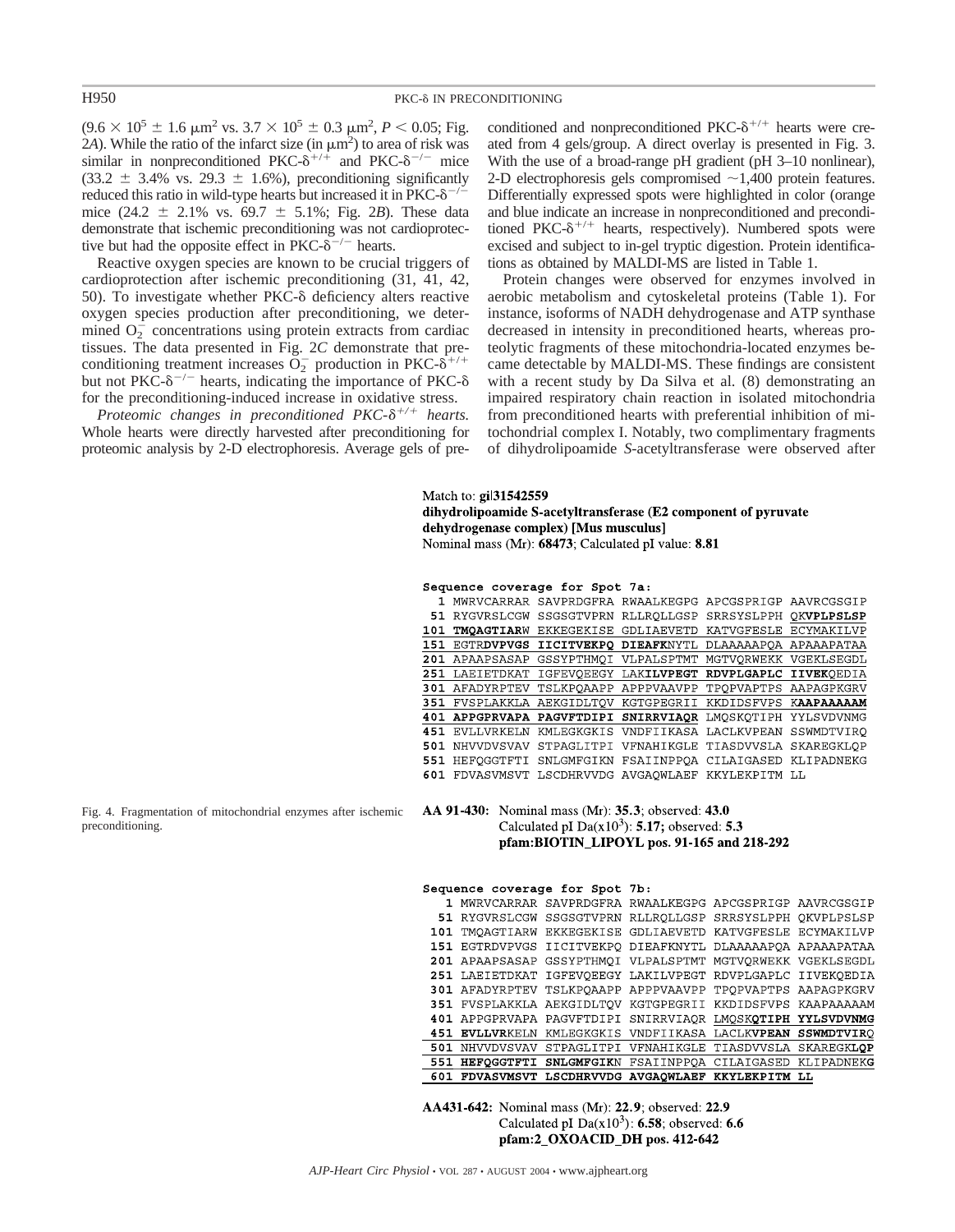preconditioning (Tab. 1). The  $E_2$  component of the pyruvate dehydrogenase complex is particularly susceptible to reactive oxygen species due to its lipoic acid moieties (17). On the basis of the sequence coverage obtained by tryptic digest peptides, fragmentation of dihydrolipoamide *S*-acetyltransferase seemed to occur between amino acid residues 430–436 (Fig. 4), a sequence containing cleavage sites for trypsin and chymotrypsin. Abnormal proteins generated by oxidative damage are rapidly eliminated by the proteasome, an essential proteolytic complex in eukaryotic cells with trypsin and chymotrypsin-like activity (14). In fact, it has been demonstrated that mild tryptic digestion of the pyruvate dehydrogenase complex gives rise to two fragments of 45 and 22 kDa (22), respectively, which correspond to the observed molecular mass of the preconditioning-induced fragments on 2-D electrophoresis gels. Thus oxidative stress might compromise the integrity of mitochondrial enzymes in preconditioned tissues.

Other differences induced by ischemic preconditioning included changes in cytoskeletal proteins or proteins associated with cytoskeletal remodeling, i.e., a threefold decrease of F-actin cap-



Fig. 5. 2-D electrophoresis map of heart proteins from preconditioned PKC- $\delta^{+/+}$  and PKC- $\delta^{-/-}$  hearts. A direct comparison of preconditioned PKC- $\delta^{+/+}$  and PKC- $\delta^{-/-}$  hearts is presented in Fig. 5. Each average gel was created from 4 single gels (total *n* = 8). Differentially expressed spots are highlighted in color (orange and blue for preconditioned PKC- $\delta^{+/+}$  and PKC- $\delta^{-/-}$  hearts, respectively). Proteins identified by MALDI-MS are marked with numbers and listed in Table 2.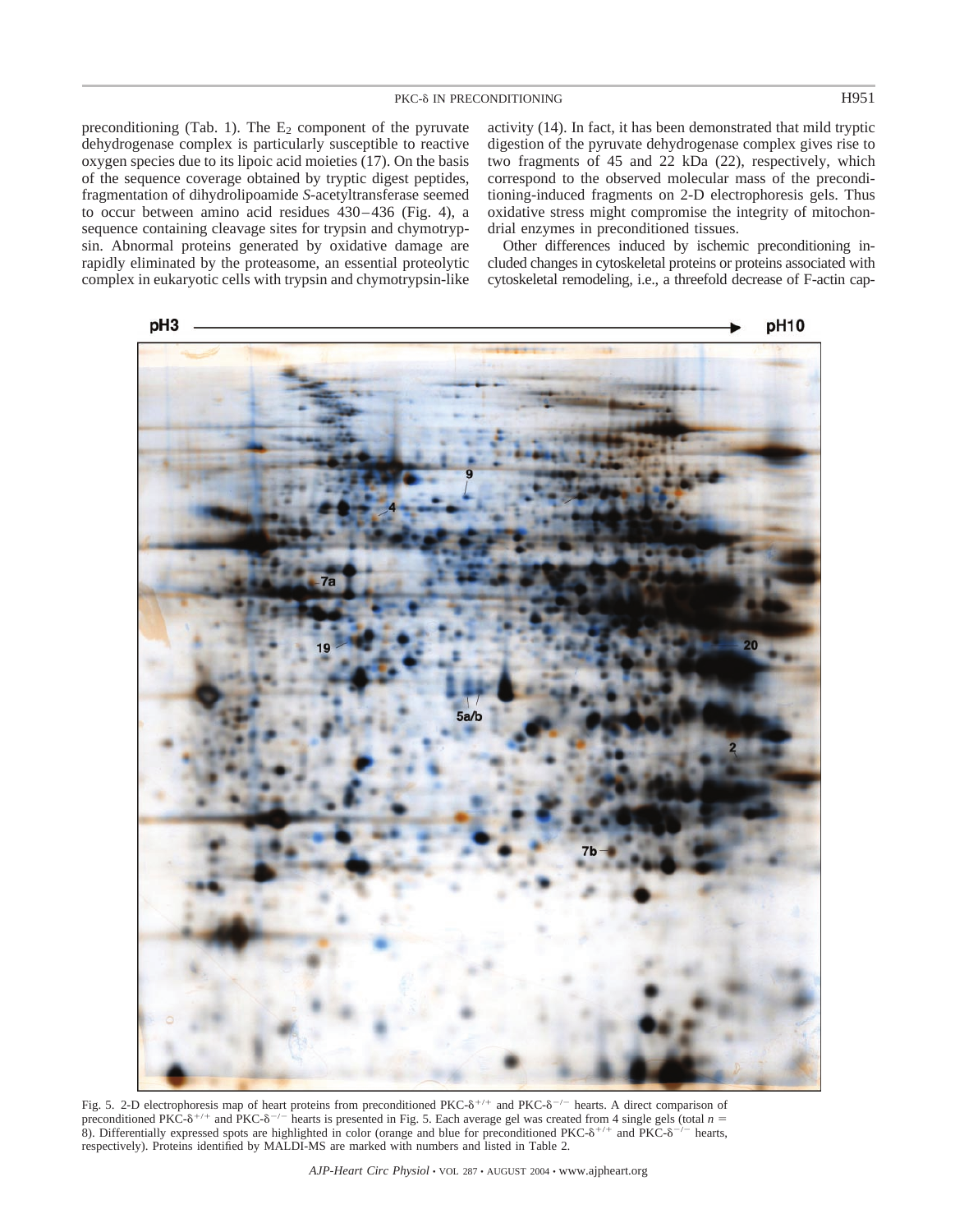# H952 PKC-8 IN PRECONDITIONING



Fig. 6. Proteomic changes of LDH-1. *A*: enzymatic isoform expression of LDH-1 in PKC- $\delta^{+/+}$  and PKC- $\delta^{-/-}$  hearts. *B*: enzymatic isoform expression of LDH-1 in preconditioned PKC- $\delta^{+/-}$  and PKC- $\delta^{-/-}$  hearts. Note that differences for LDH-1 between PKC- $\delta^{+/-}$  and PKC- $\delta^{-/-}$  hearts under normoxic conditions disappear in response to ischemic preconditioning, indicating that proteomic changes on 2-D gels can reflect posttranslational modifications related to enzymatic activity. *Bottom*: corresponding overlay of average gels based on the 4 biological replicates shown above (see *part I*, *spot 3*).

ping protein  $(\beta_1$ -isoform), and a decrease in the atrial natriuretic factor (ANF) precursor. This finding is consistent with a previous report (7) showing that vasodilatator peptides, such as ANF, are rapidly released in response to preconditioning.

Proteomic changes in preconditioned PKC- $\delta^{-/-}$  hearts. Average gels of preconditioned PKC- $\delta^{+/+}$  and PKC- $\delta^{-/-}$ hearts are presented as a direct overlay in Fig. 5. Most of the differences described for normoxic hearts (26) persisted after

|  |  |  |  |  |  |  |  | Table 2. Differences in protein profiles between hearts of PKC- $\delta^{+/+}$ and PKC- $\delta^{-/-}$ mice after preconditioning |
|--|--|--|--|--|--|--|--|-----------------------------------------------------------------------------------------------------------------------------------|
|--|--|--|--|--|--|--|--|-----------------------------------------------------------------------------------------------------------------------------------|

| Spot Number      | Protein Identity                                                                                  | Δ      | $\overline{P}$<br>Value | <b>NCBI</b><br>Entry<br>Number | Function                                                    | Theoretical<br>pI/Molecular<br>Mass, Da<br>$(\times 10^3)$ | Observed<br>pI/Molecular<br>Mass, Da<br>$(\times 10^3)$ | Sequence<br>Coverage/<br><b>Mascot Score</b> |
|------------------|---------------------------------------------------------------------------------------------------|--------|-------------------------|--------------------------------|-------------------------------------------------------------|------------------------------------------------------------|---------------------------------------------------------|----------------------------------------------|
|                  |                                                                                                   |        |                         | Respiratory chain              |                                                             |                                                            |                                                         |                                              |
| 2                | ATP synthase, $H^+$ -transporting<br>mitochondrial $F_1$ complex,<br>$\alpha$ -subunit (fragment) | $-2.2$ | 0.043                   | 6680748                        | Respiratory chain                                           | 9.2/59.7                                                   | 9.1/27.0                                                | 26%/172                                      |
| $\overline{4}$   | NADH dehydrogenase<br>(ubiquinone) Fe-S protein 1<br>(fragment)                                   | $-9.9$ | 0.013                   | 21704020                       | Respiratory chain                                           | 5.5/79.7                                                   | 5.6/55.9                                                | 12%/68                                       |
| 5a               | Malate dehydrogenase, soluble                                                                     | $+3.1$ | 0.040                   | 6678918                        | TCA cycle                                                   | 6.2/36.4                                                   | 5.9/34.8                                                | 14%/63                                       |
| <i><b>5b</b></i> | Malate dehydrogenase, soluble                                                                     | $+2.4$ | 0.049                   | 6678918                        | TCA cycle                                                   | 6.2/36.4                                                   | 5.9/34.8                                                | 15%/65                                       |
|                  |                                                                                                   |        |                         | Glucose metabolism             |                                                             |                                                            |                                                         |                                              |
| 7a               | Dihydrolipoamide S-acetyl-<br>transferase (fragment a)                                            | $-2.8$ | 0.002                   | 31542559                       | $E_2$ component of pyruvate<br>dehydrogenase                | 8.8/67.9                                                   | 5.3/43.3                                                | 15%/97                                       |
| 7b               | Dihydrolipoamide S-acetyl-<br>transferase (fragment b)                                            | $-1.7$ | 0.040                   | 31542559                       | $E_2$ component of pyruvate<br>dehydrogenase                | 8.8/67.9                                                   | 6.6/22.9                                                | 13%/72                                       |
|                  |                                                                                                   |        |                         | Cytoskeleton                   |                                                             |                                                            |                                                         |                                              |
| 9                | t-Complex protein 1                                                                               | $+2.9$ | 0.000                   | 228954                         | Actin/tubulin folding                                       | 5.8/60.5                                                   | 5.9/60.9                                                | 12%/68                                       |
| 19               | Tubulin $\alpha_4$ (fragment)                                                                     | $+10$  | 0.004                   | 6678467                        | cytoskeleton                                                | 5.0/49.9                                                   | 5.5/38.3                                                | 11%/65                                       |
|                  |                                                                                                   |        |                         | <b>Others</b>                  |                                                             |                                                            |                                                         |                                              |
| 20               | MCG37309                                                                                          | $+10$  | 0.010                   | 23274114                       | Similar to heterogeneous nuclear<br>ribonucleoprotein $A_3$ | 8.5/37.1                                                   | 8.4/38.0                                                | 26%/78                                       |

 $\Delta$ , Fold increased/decreased expression in preconditioned PKC- $\delta^{-/-}$  hearts compared with preconditioned PKC- $\delta^{+/-}$  hearts. pl, isoelectric point; TCA, tricarboxylic acid.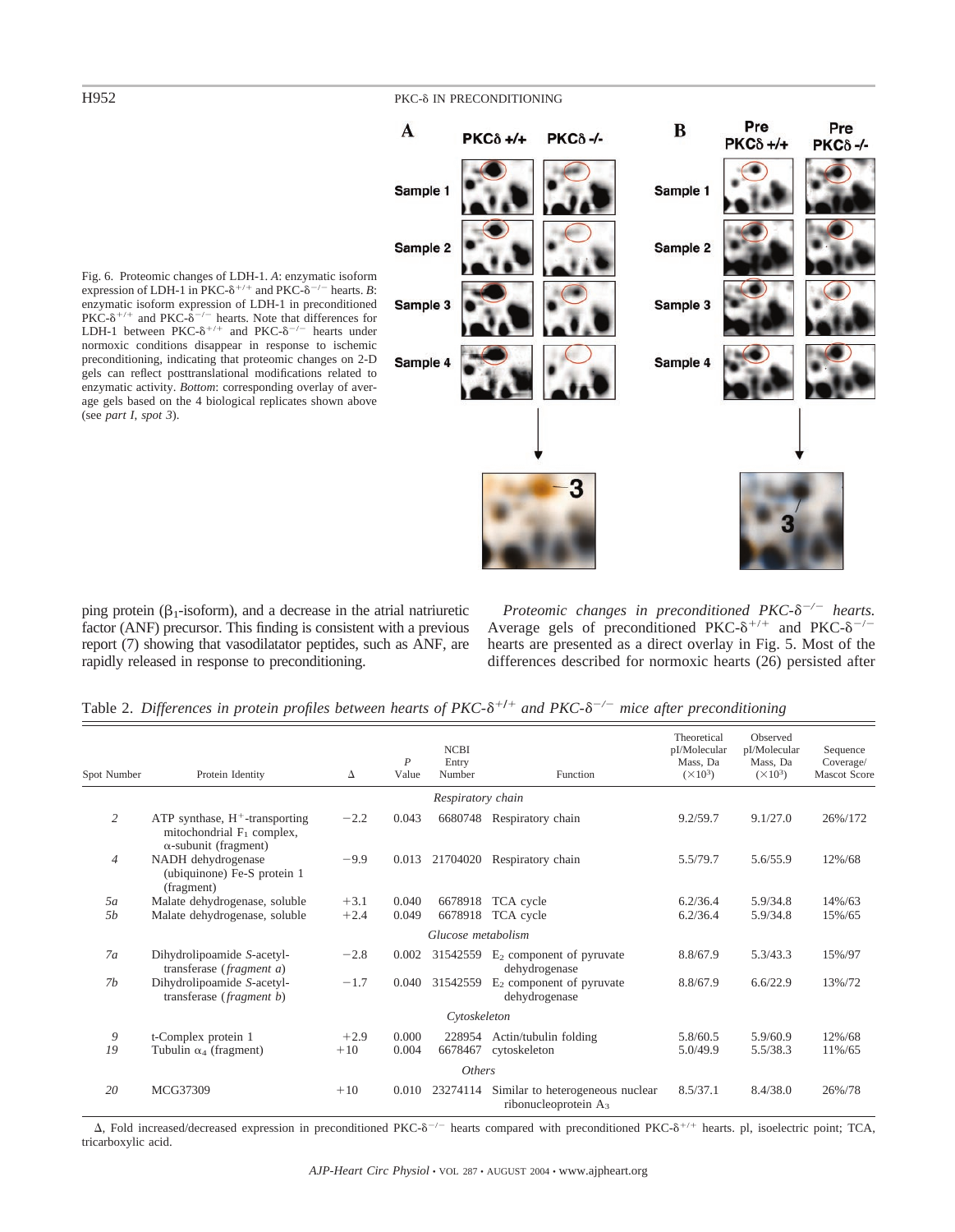



preconditioning, but, strikingly, differences in glycolytic enzymes, e.g., LDH-1, disappeared (see *Part I*, *spot 3*, and Fig. 6). Similar findings were obtained for pyruvate kinase (*Part I*, *spot 2*), glycerol-3-phosphate dehydrogenase (*Part I*, *spot 1*), and putative glucose dehydrogenase (*Part I*, *spot 4*). Notably, changes that were found to be associated with preconditioning in PKC- $\delta^{+/+}$  hearts were absent in PKC- $\delta^{-/-}$  hearts, including increased fragmentation of mitochondrial enzymes (Table 2).

*Metabolic changes after preconditioning.* Cardiac metabolites were measured with high-resolution NMR spectroscopy (Fig. 7) (11). Ischemic preconditioning induced the characteristic rise in phosphocreatine in PKC- $\delta^{+/+}$  and PKC- $\delta^{-/-}$ hearts, demonstrating the effectiveness of the preconditioning procedure in our animal model. Furthermore, preconditioning caused a significant increase in alanine, which was less pronounced in PKC- $\delta^{-/-}$  hearts (1.857  $\pm$  0.246 vs. 1.449  $\pm$ 0.187,  $P = 0.18$ ), and a drop in succinate, the oxidation of

which is directly associated with respiratory chain reactions. Other significant changes, such as a rise in carnitine, phosphocholine, and glycine concentrations, were only observed in wild-type hearts (Table 3). Strikingly, among all the metabolites shown in Table 3, only lactate levels were considerably higher in preconditioned PKC- $\delta^{-/-}$  than PKC- $\delta^{+/+}$  hearts, indicating that the loss of  $PKC-<sub>o</sub>$  broadly impairs the metabolic response to ischemic preconditioning.

### **DISCUSSION**

Activation of PKC is thought to be a crucial step in ischemic preconditioning. PKC- $\delta$  and PKC- $\epsilon$  are among the predominant isoforms of PKC in cardiac ventricles. Whereas PKC has been implicated as a mediator of ischemic preconditioning in different models (9, 25, 35, 38), controversial results exist concerning the PKC- $\delta$  isoform (12, 45, 49). In the present

Table 3. Differences in metabolites between  $PKC-\delta^{+/+}$  and  $PKC-\delta^{-/-}$  hearts

|                           | $PKC - \delta^{+/+}$             | $PKC-\delta$ <sup>-/-</sup> | Preconditioned PKC- $\delta^{+/+}$ | Preconditioned PKC- $\delta^{-/-}$ | P Value  |
|---------------------------|----------------------------------|-----------------------------|------------------------------------|------------------------------------|----------|
| Alanine                   | $1.220 (\pm 0.080)$              | $0.997 (\pm 0.221)$         | $1.857 \ (\pm 0.246)^*$            | $1.449 \ (\pm 0.187)$              | $0.043*$ |
| Creatine                  | 5.691 $(\pm 0.391)$              | $5.158 (\pm 0.559)$         | $6.855 (\pm 0.665)$                | $6.538 (\pm 0.237)$                | 0.376    |
| Choline                   | $0.152 (\pm 0.037)$              | $0.210 (\pm 0.124)$         | $0.169 \ (\pm 0.019)$              | $0.112 (\pm 0.042)$                | 0.733    |
| Carnitine                 | $0.563$ ( $\pm 0.100$ )          | $0.409 \ (\pm 0.085)$       | $0.891 \ (\pm 0.113)^*$            | $0.538 (\pm 0.101)$                | $0.039*$ |
| Taurine                   | 14.892 $(\pm 1.513)$             | 14.012 $(\pm 2.229)$        | $19.803 (\pm 2.160)$               | 14.829 $(\pm 1.052)$               | 0.149    |
| Glutamate                 | $1.510 (\pm 0.286)$              | $1.310 (\pm 0.378)$         | 1.393 $(\pm 0.089)$                | $1.091 (\pm 0.059)$                | 0.682    |
| Lactate                   | $7.152 (\pm 1.132)$              | 5.800 $(\pm 0.993)$         | $2.393 \ (\pm 0.966)^*$            | 3.459 $(\pm 0.400)$                | $0.017*$ |
| Acetate                   | $0.549 \left( \pm 0.097 \right)$ | $1.001 (\pm 0.326)$         | $0.752 (\pm 0.159)$                | $0.645 (\pm 0.101)$                | 0.368    |
| Succinate                 | $0.607 (\pm 0.213)$              | $0.409 \ (\pm 0.101)$       | $0.180 \ (\pm 0.028)^*$            | $0.195 (\pm 0.024)$                | $0.084*$ |
| $\alpha$ -ketoisovalerate | $0.243 (\pm 0.076)$              | $0.683 (\pm 0.351)$         | $0.508 (\pm 0.210)$                | $0.409 \left( \pm 0.141 \right)$   | 0.492    |
| Glycine                   | $0.216 (\pm 0.019)$              | $0.227 (\pm 0.034)$         | $0.502 \ (\pm 0.085)^*$            | $0.309 (\pm 0.048)$                | $0.011*$ |
| Phosphocholine            | $0.114 (\pm 0.006)$              | $0.117 (\pm 0.004)$         | $0.224 \ (\pm 0.018)^*$            | $0.128 (\pm 0.030)$                | $0.001*$ |
| Phosphocreatine           | ND                               | ND                          | $0.803 \ (\pm 0.336)^*$            | $0.962 \ (\pm 0.452)^*$            | $0.051*$ |

Data are means  $\pm$  SE (in  $\mu$ mol/g wet wt);  $n = 5$  PKC- $\delta^{+/+}$  hearts and 3 PKC- $\delta^{-/-}$  hearts. ND, not detectable. *P* values were derived from ANOVA tables. \*Significant difference from nonpreconditioned hearts using the Fisher protected least-significant difference test.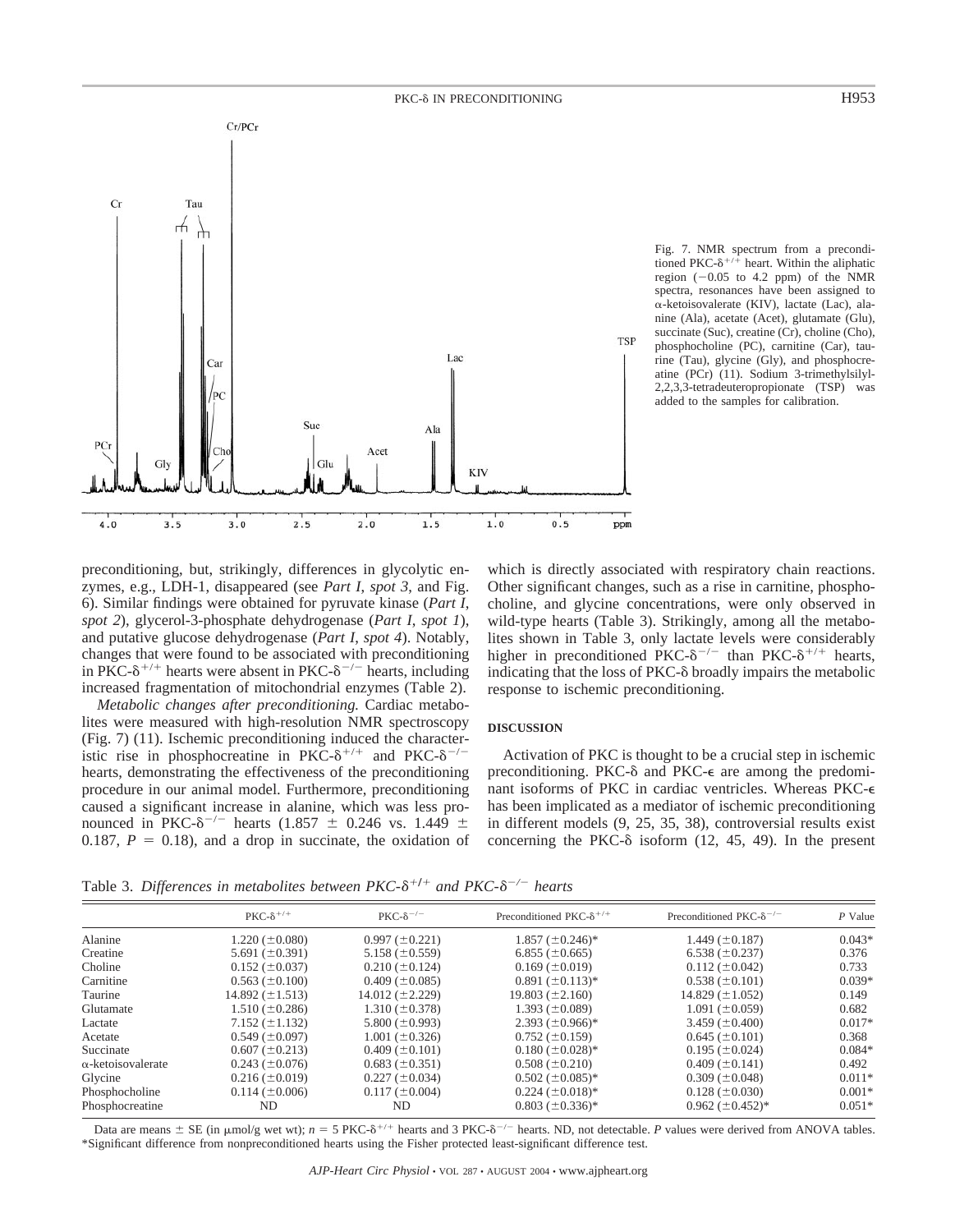study, we investigated the role of  $PKC-\delta$  in preconditioning using PKC- $\delta$  knockout mice. We characterized proteomic as well as metabolomic changes after preconditioning and provided the first evidence that mutational ablation of the PKC gene is associated with a loss of preconditioning-induced cardioprotection.

Less cardiac damage in PKC- $\delta^{-/-}$  hearts without preconditioning. PKC- $\delta$  and PKC- $\epsilon$  are classified as novel PKC isoforms. Both isoforms might have distinct roles in response to ischemic injury: PKC- $\epsilon$  activation but PKC- $\delta$  inhibition are thought to be involved in myocardial salvage (19). In a transgenic mouse model, PKC- $\delta$  translocation inhibitors exerted even better cardioprotection from ischemic injury than PKC activation (16). Similarly, in nonpreconditioned PKC- $\delta^{-/-}$ hearts, serum concentrations of TnT, CK-MB, and LDH-1 suggested a minor reduction in infarct size after ischemiareperfusion injury (TnT,  $4.1 \pm 0.2$  vs.  $2.5 \pm 0.3$   $\mu$ s/l; CK-MB, 1,989  $\pm$  622 vs. 1,376  $\pm$  286 U/l; LDH-1, 75.8  $\pm$  20 vs.  $48.5 \pm 8.2$  U/l; Fig. 1), but this trend failed to reach statistical significance. In contrast to its possible cardioprotective effects in nonpreconditioned hearts, loss of  $PKC-\delta$  was associated with exaggerated postischemic injury in preconditioned hearts.

*Protective effects of preconditioning in PKC-* $\delta^{+/+}$  *hearts.* Compared with other studies (15), the observed reduction in infarct size after preconditioning was rather modest in wildtype mice. It has to be noted that other investigators applied six cycles of short ischemia-reperfusion, followed by 30 min of prolonged ischemia and 4 h of reperfusion (15), whereas we used only three cycles and 2 h of reperfusion. Using the longer protocol, we found that the reduction in infarct size in wildtype mice became more pronounced after preconditioning (data not shown), which is consistent with a previous report (3). For proteomic and metabolomic analysis, however, it was obviously preferable to limit the time of open-chest surgery, and the shorter protocol was found to be sufficient to induce maximum damage in PKC- $\delta^{-/-}$  hearts.

*Preconditioning induces reactive oxygen species.* Paradoxically, the transient increase in reactive oxygen species during preconditioning results in cardioprotection (31, 42, 50). While antioxidants block the beneficial effects of preconditioning, exposure to exogenous oxidants can mimic preconditioning in intact hearts (6, 41). Reactive oxygen species have been shown to activate putative mediators of preconditioning, including PKC (41). Furthermore, it has been recently suggested that PKC- $\delta$  activation is required for the increase in O<sub>2</sub>-derived free radical generation from mitochondria (42, 45). Support for these findings comes from our observation that increased oxidative stress and fragments of mitochondrial enzymes were only observed in preconditioned PKC- $\delta^{+/+}$  hearts. Dependent on the respiratory activity, oxidative modifications of mitochondrial enzymes occur even under normoxic conditions (48), but increased oxidation during preconditioning might contribute to metabolic adaptation in preconditioned hearts.

*Metabolic effects of ischemic preconditioning.* Under ischemic conditions, exact adjustment of the Embden-Meyerhof pathway (EMP) is essential because anaerobic glycolysis is the major pathway for production of high-energy phosphates. Ischemic preconditioning changes the regulatory properties of EMP enzymes, and some of these changes are not exclusively on the basis of substrate kinetics (43). Strikingly, differences in glycolytic enzymes, as observed under normoxic conditions,

disappeared in preconditioned PKC- $\delta^{-/-}$  hearts. Concomitantly, alanine, a surrogate marker for glycolytic activity in the metabolomic analysis pathway, increased in PKC- $\delta^{-/-}$  hearts. Hence, the anaerobic mode of glycolysis might not be impaired by PKC- $\delta$  deficiency. This would explain why PKC- $\delta^{-/-}$ hearts had a similar rise in phosphocreatine levels after preconditioning. The preischemic "phosphocreatine overshoot" is normally attributed as a metabolic sign of successful preconditioning (20, 21). However, despite this rise in phosphocreatine, ischemic preconditioning failed to protect  $PKC-\delta^{-/-}$ hearts.

Enhanced cardiac damage in PKC- $\delta^{-/-}$  hearts after pre*conditioning.* Mutational ablation of PKC- $\delta$  had profound effects on cardiac metabolism (26): PKC- $\delta^{-/-}$  mice compensated their impairment in aerobic glycolysis by increased fatty acid oxidation. However, this compensation mechanism was overwhelmed by the preconditioning procedure. Under normoxia, the ratio of (alanine  $+$  lactate)/(acetate) was significantly decreased in PKC- $\delta^{-/-}$  hearts (26), indicating their dependence on fatty acids. Under hypoxic conditions, this ratio became similar: preconditioned wild-type hearts increased acetate, which was accompanied by an increase of carnitine, required for mitochondrial transport of long-chain fatty acids, of phosphocholine, a precursor for the synthesis of membrane phospholipids, and of  $\alpha$ -ketoisovalerate, a regulator of pyruvate dehydrogenase activity. In contrast, preconditioning resulted in a drop of acetate in PKC- $\delta^{-/-}$  hearts, and lactate removal was less efficient compared with PKC- $\delta^{+/+}$  hearts, which is in agreement with our findings in nonpreconditioned hearts (26). Therefore, ischemic preconditioning might exhaust the metabolic compensation in  $\text{PKC-}\delta^{-/-}$  hearts.

In conclusion, to the best of our knowledge, our study is the first to characterize proteomic as well as metabolomic changes after ischemic preconditioning, and we provided evidence for a loss of preconditioning-induced cardioprotection in PKC null mice. Our findings could be important for a better understanding of cardioprotection and implicate specific targets for new therapeutic strategies in cardiac patients.

#### **ACKNOWLEDGMENTS**

We are grateful to Dr. Gottfried Baier (Institute of Medical Biology and Human Genetics, University of Innsbruck, Innsbruck, Austria) and Dr. Angelika Laercher (Institute for Medical Chemistry and Biochemistry, University of Innsbruck, Innsbruck, Austria) for technical assistance and Dr. Johannes Mair for help in data analysis (Department of Internal Medicine, University Hospital Innsbruck, Innsbruck, Austria). The use of the facilities of the Medical Biomics Centre at St. George's Hospital Medical School is gratefully acknowledged. The troponin T tests were provided by Roche Diagnostics (Vienna, Austria) as a gift.

#### **GRANTS**

This study was supported by the "Joseph-Skoda-Projektförderungspreis" der Österreichischen Gesellschaft für Innere Medizin (to B. Metzler) and a grant from the Oak Foundation (to Q. Xu).

### **REFERENCES**

- 1. **Arrell DK, Neverova I, Fraser H, Marban E, and Van Eyk JE.** Proteomic analysis of pharmacologically preconditioned cardiomyocytes reveals novel phosphorylation of myosin light chain 1. *Circ Res* 89: 480–487, 2001.
- 2. **Bergmeyer H.** *Methods of Enzymatic Analysis.* Weinheim, Germany: Verlag Chemie, 1974.
- 3. **Birnbaum Y, Hale SL, and Kloner RA.** Differences in reperfusion length following 30 min of ischemia in the rabbit influence infarct size, as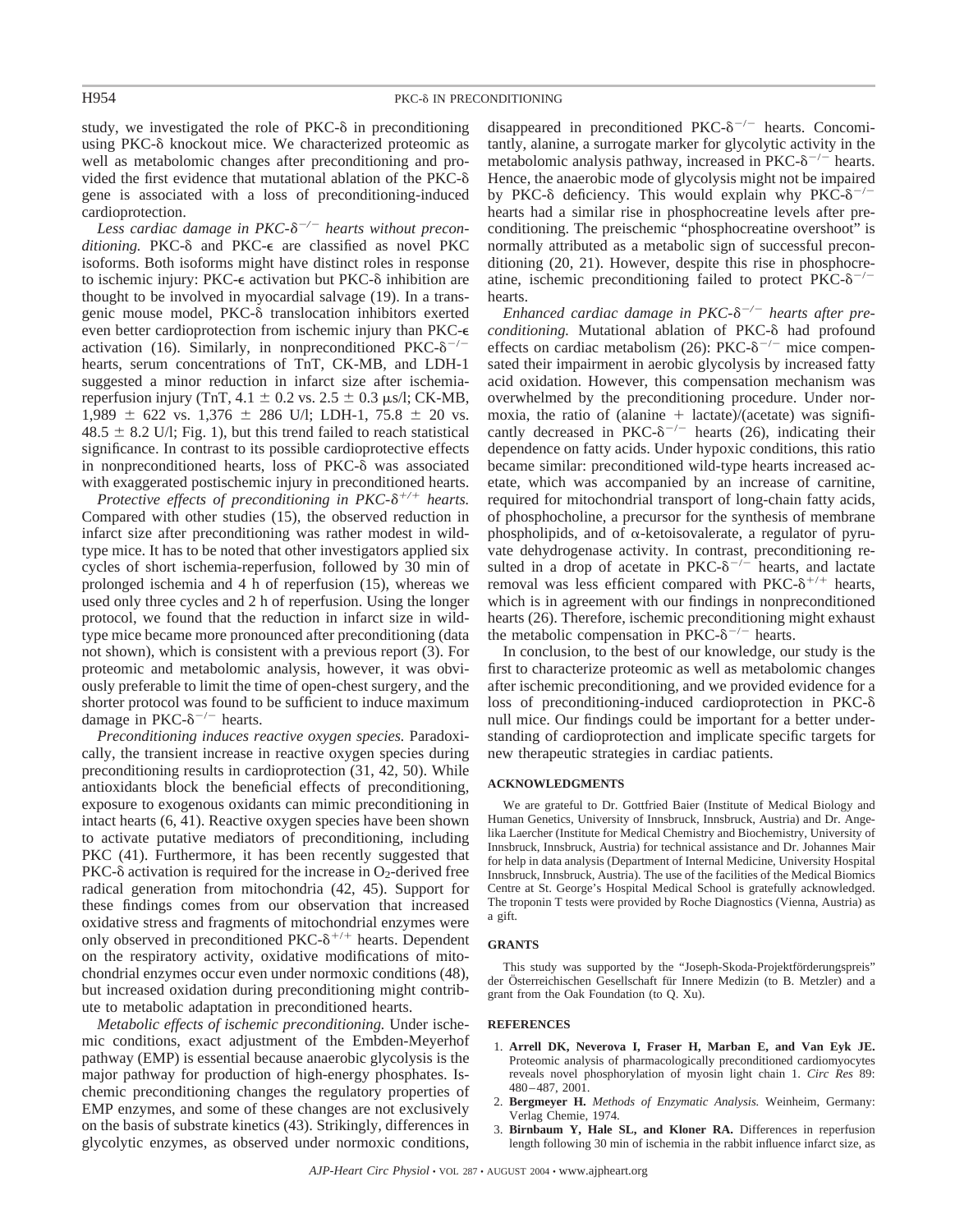measured by triphenyltetrazolium chloride staining. *J Mol Cell Cardiol* 29: 657–666, 1997.

- 4. **Bolli R.** The late phase of preconditioning. *Circ Res* 87: 972–983, 2000.
- 5. **Brooks G and Hearse DJ.** Role of protein kinase C in ischemic preconditioning: player or spectator? *Circ Res* 79: 627–630, 1996.
- 6. **Chen W, Gabel S, Steenbergen S, and Murphy E.** A redox-based mechanism for cardioprotection induced by ischemic preconditioning in perfused rat heart. *Circ Res* 77: 424–429, 1995.
- 7. **D'Souza SP, Yellon DM, Martin C, Schulz R, Heusch G, Onody A, Ferdinandy P, and Baxter GF.** B-type natriuretic peptide limits infarct size in rat isolated hearts via KATP channel opening. *Am J Physiol Heart Circ Physiol* 284: H1592–H1600, 2003.
- 8. **Da Silva MM, Sartori A, Belisle E, and Kowaltowski AJ.** Ischemic preconditioning inhibits mitochondrial respiration, increases  $H_2O_2$  release, and enhances K<sup>+</sup> transport. Am J Physiol Heart Circ Physiol 285: H154–H162, 2003.
- 9. **Dorn GW Jr, Souroujon MC, Liron T, Chen CH, Gray MO, Zhou HZ, Csukai M, Wu G, Lorenz JN, and Mochly-Rosen D.** Sustained in vivo cardiac protection by a rationally designed peptide that causes epsilon protein kinase C translocation. *Proc Natl Acad Sci USA* 96: 12798–12803, 1999.
- 10. **Dunn MJ.** Two-dimensional polyacrylamide gel electrophoresis for the separation of proteins for chemical characterization. *Methods Mol Biol* 64: 25–36, 1997.
- 11. **Fan TW, Higashi RM, Lane AN, and Jardetzky O.** Combined use of <sup>1</sup> H-NMR and GC-MS for metabolite monitoring and in vivo <sup>1</sup>H-NMR assignments. *Biochim Biophys Acta* 882: 154–167, 1986.
- 12. **Fryer RM, Hsu AK, Wang Y, Henry M, Eells J, and Gross GJ.** PKC-delta inhibition does not block preconditioning-induced preservation in mitochondrial ATP synthesis and infarct size reduction in rats. *Basic Res Cardiol* 97: 47–54, 2002.
- 13. **Fryer RM, Wang Y, Hsu AK, and Gross GJ.** Essential activation of PKC- $\delta$  in opioid-initiated cardioprotection. Am J Physiol Heart Circ *Physiol* 280: H1346–H1353, 2001.
- 14. **Grune T, Merker K, Sandig G, and Davies KJ.** Selective degradation of oxidatively modified protein substrates by the proteasome. *Biochem Biophys Res Commun* 305: 709–718, 2003.
- 15. **Guo Y, Wu WJ, Qiu Y, Tang XL, Yang Z, and Bolli R.** Demonstration of an early and a late phase of ischemic preconditioning in mice. *Am J Physiol Heart Circ Physiol* 275: H1375–H1387, 1998.
- 16. **Hahn HS, Yussman MG, Toyokawa T, Marreez Y, Barrett TJ, Hilty KC, Osinska H, Robbins J, and Dorn GW Jr.** Ischemic protection and myofibrillar cardiomyopathy: dose-dependent effects of in vivo deltaPKC inhibition. *Circ Res* 91: 741–748, 2002.
- 17. **Humphries KM and Szweda LI.** Selective inactivation of alpha-ketoglutarate dehydrogenase and pyruvate dehydrogenase: reaction of lipoic acid with 4-hydroxy-2-nonenal. *Biochemistry* 37: 15835–15841, 1998.
- 18. **Imahashi K, Nishimura T, Yoshioka J, and Kusuoka H.** Role of intracellular Na<sup>+</sup> kinetics in preconditioned rat heart. *Circ Res* 88: 1176– 1182, 2001.
- 19. **Inagaki K, Hahn HS, Dorn GW Jr, and Mochly-Rosen D.** Additive protection of the ischemic heart ex vivo by combined treatment with δ-protein kinase C inhibitor and e-protein kinase C activator. *Circulation* 108: 869–875, 2003.
- 20. **Kloner RA and Jennings RB.** Consequences of brief ischemia: stunning, preconditioning, and their clinical implications: part 1. *Circulation* 104: 2981–2989, 2001.
- 21. **Kloner RA and Jennings RB.** Consequences of brief ischemia: stunning, preconditioning, and their clinical implications: part 2. *Circulation* 104: 3158–3167, 2001.
- 22. **Kresze GB and Ronft H.** Bovine kidney pyruvate dehydrogenase complex. Limited proteolysis and molecular structure of the lipoate acetyltransferase component. *Eur J Biochem* 112: 589–599, 1980.
- 23. **Leitges M, Mayr M, Braun U, Mayr U, Li C, Pfister G, Ghaffari-Tabrizi N, Baier G, Hu Y, and Xu Q.** Exacerbated vein graft arteriosclerosis in protein kinase Cdelta-null mice. *J Clin Invest* 108: 1505–1512, 2001.
- 24. **Li C, Hu Y, Mayr M, and Xu Q.** Cyclic strain stress-induced mitogenactivated protein kinase (MAPK) phosphatase 1 expression in vascular smooth muscle cells is regulated by Ras/Rac-MAPK pathways. *J Biol Chem* 274: 25273–25280, 1999.
- 25. **Liu GS, Cohen MV, Mochly-Rosen D, and Downey JM.** Protein kinase C-epsilon is responsible for the protection of preconditioning in rabbit cardiomyocytes. *J Mol Cell Cardiol* 31: 1937–1948, 1999.
- 26. **Mayr M, Chung YL, Mayr U, McGregor E, Troy H, Baier G, Leitges** M, Dunn MJ, Griffiths JR, and Xu Q. Loss of PKC-8 alters cardiac metabolism. *Am J Physiol Heart Circ Physiol*: H937–H945, 2004.
- 27. **McGregor E, Kempster L, Wait R, Welson SY, Gosling M, Dunn MJ, and Powel JT.** Identification and mapping of human saphenous vein medial smooth muscle proteins by two-dimensional polyacrylamide gel electrophoresis. *Proteomics* 1: 1405–1414, 2001.
- 28. **Metzler B, Hammerer-Lercher A, Jehle J, Dietrich H, Pachinger O, Xu Q, and Mair J.** Plasma cardiac troponin T closely correlates with infarct size in a mouse model of acute myocardial infarction. *Clin Chim Acta* 325: 87–90, 2002.
- 29. **Metzler B, Mair J, Lercher A, Schaber C, Hintringer F, Pachinger O, and Xu Q.** Mouse model of myocardial remodelling after ischemia: role of intercellular adhesion molecule-1. *Cardiovasc Res* 49: 399–407, 2001.
- 30. **Miller DL and Van Winkle DM.** Ischemic preconditioning limits infract size following regional ischemia-reperfusion in in-situ mouse hearts. *Cardiovasc Res* 42: 680–684, 1994.
- 31. **Miller MJ.** Preconditioning for cardioprotection against ischemia reperfusion injury: the roles of nitric oxide, reactive oxygen species, heat shock proteins, reactive hyperemia and antioxidants–a mini review. *Can J Cardiol* 17: 1075–1082, 2001.
- 32. **Murry CE, Jennings RB, and Reimer KA.** Preconditioning with ischemia: a delay of lethal cell injury in ischemic myocardium. *Circulation* 74: 1124–1136, 1986.
- 33. **O'Rourke B.** Myocardial KATP channels in preconditioning. *Circ Res* 87: 845–855, 2000.
- 34. **Perkins DN, Pappin DJ, Creasy DM, and Cottrell JS.** Probability-based protein identification by searching sequence databases using mass spectrometry data. *Electrophoresis* 20: 3551–3567, 1999.
- 35. **Ping P, Song C, Zhang J, Guo Y, Cao X, Li RC, Wu W, Vondriska TM, Pass JM, Tang XL, Pierce WM, and Bolli R.** Formation of protein kinase C(epsilon)-Lck signaling modules confers cardioprotection. *J Clin Invest* 109: 499–507, 2002.
- 36. **Sharma A and Singh M.** Protein kinase C activation and cardioprotective effect of preconditioning with oxidative stress in isolated rat heart. *Mol Cell Biochem* 219: 1–6, 2001.
- 37. **Shevchenko A, Wilm M, Vorm O, and Mann M.** Mass spectrometric sequencing of proteins silver-stained polyacrylamide gels. *Anal Chem* 68: 850–858, 1996.
- 38. **Strasser RH, Simonis G, Schon SP, Braun MU, Ihl-Vahl R, Weinbrenner C, Marquetant R, and Kubler W.** Two distinct mechanisms mediate a differential regulation of protein kinase C isozymes in acute and prolonged myocardial ischemia. *Circ Res* 85: 77–87, 1999.
- 39. **Suzuki M, Sasaki N, Miki T, Sakamoto N, Ohmoto-Sekine Y, Tama**gawa M, Seino S, Marban E, and Nakaya H. Role of sarcolemmal KATP channels in cardioprotection against ischemia/reperfusion injury in mice. *J Clin Invest* 109: 509–516, 2002.
- 40. **Tong H, Chen W, Steenbergen C, and Murphy E.** Ischemic preconditioning activates phosphatidylinositol-3-kinase upstream of protein kinase C. *Circ Res* 87: 309–315, 2000.
- 41. **Tritto I, D'Andrea D, Eramo N, Scognamiglio A, De Simone C, Violante A, Esposito A, Chiariello M, and Ambrosio G.** Oxygen radicals can induce preconditioning in rabbit hearts. *Circ Res* 80: 743–748, 1997.
- 42. **Vanden Hoek TL, Becker LB, Shao Z, Li C, and Schumacker PT.** Reactive oxygen species released from mitochondria during brief hypoxia induce preconditioning in cardiomyocytes. *J Biol Chem* 273: 18092– 18098, 1998.
- 43. **Vogt AM, Poolman M, Ackermann C, Yildiz M, Schoels W, Fell DA, and Kubler W.** Regulation of glycolytic flux in ischemic preconditioning. A study employing metabolic control analysis. *J Biol Chem* 277: 24411– 24419, 2002.
- 44. Wang Y and Ashraf M. Role of protein kinase C in mitochondrial KATP channel-mediated protection against  $Ca^{2+}$  overload injury in rat myocardium. *Circ Res* 84: 1156–1165, 1999.
- 45. **Wang Y, Takashi E, Xu M, Ayub A, and Ashraf M.** Downregulation of protein kinase C inhibits activation of mitochondrial KATP channels by diazoxide. *Circulation* 104: 85–90, 2001.
- 46. **Xu Q, Li DG, Holbrook NJ, and Udelsman R.** Acute hypertension induces heat-shock protein 70 gene expression in rat aorta. *Circulation* 92: 1223–1229, 1995.
- 47. **Yellon DM and Dana A.** The preconditioning phenomenon–a tool for the scientist or a clinical reality? *Circ Res* 87: 543–550, 2000.